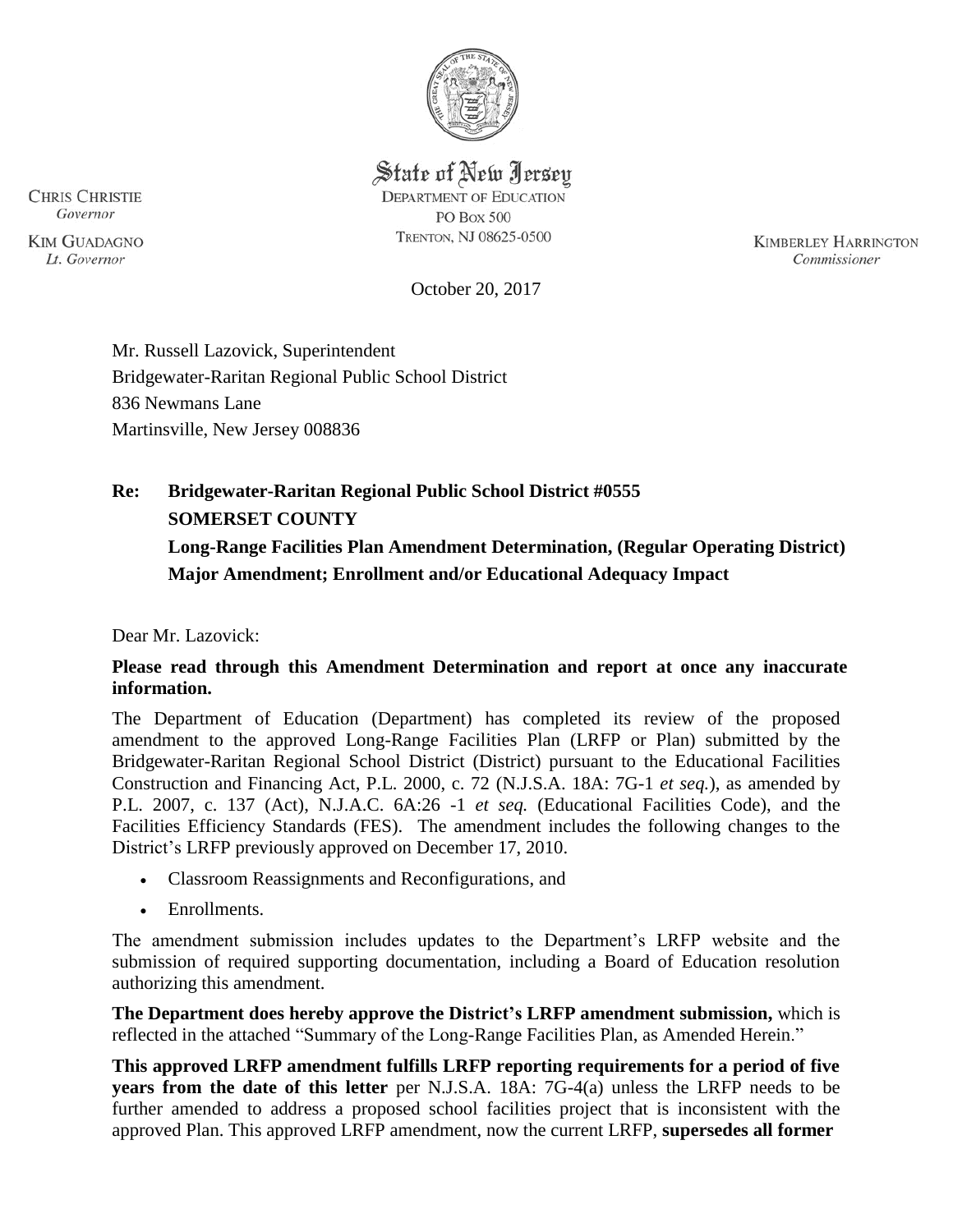**LRFP approvals** and replaces all prior versions of District's LRFP. Unless and until a new amendment is submitted to and approved by the Department pursuant to N.J.S.A. 18A:7G-4(c), this newly approved LRFP shall remain in effect.

**Approval of the LRFP, with projects and costs therein, does not imply approval of an individual school facilities project or its corresponding costs and eligibility** for State support under the Act.

Similarly, **approval of the LRFP does not imply approval of portions of the Plan that are inconsistent with the Department's FES and/or proposed building demolition/replacement**.

Determination of preliminary eligible costs and final eligible costs are not part of this LRFP approval and will be made at the time of the approval of a particular school facilities project pursuant to N.J.S.A. 18A:7G-5. The District must submit a feasibility study as part of the school facilities project approval process, pursuant to N.J.S.A. 18A:7G-7b, to support proposed building demolition or replacement. The feasibility study should demonstrate that a building might pose a risk to the safety of the occupants after rehabilitation or that rehabilitation is not cost-effective.

Please contact your Educational Facilities Specialist Cathy Bravo at the Department's Office of School Facilities (OSF) with any questions regarding this matter at (609) 943-5887 or by email to *cathy.bravo@doe.state.nj.us*, or you may contact OSF's Director Bernard Piaia at (609) 984-5351 or by email to *bernie.piaia*@*doe.state.nj.us*.

Sincerely,

Bernard E. P.h.

Bernard E. Piaia, Jr., Director Office of School Facilities

## *BEP:clb*

c: Juan Torres, Office of the Executive County Superintendent, Somerset County Peter Starrs, District School Business Administrator Caitlyn Wroblewski, Parette Somjen Architects, LLC Cathy Bravo, Education Facilities Program Development Specialist, Office of School Facilities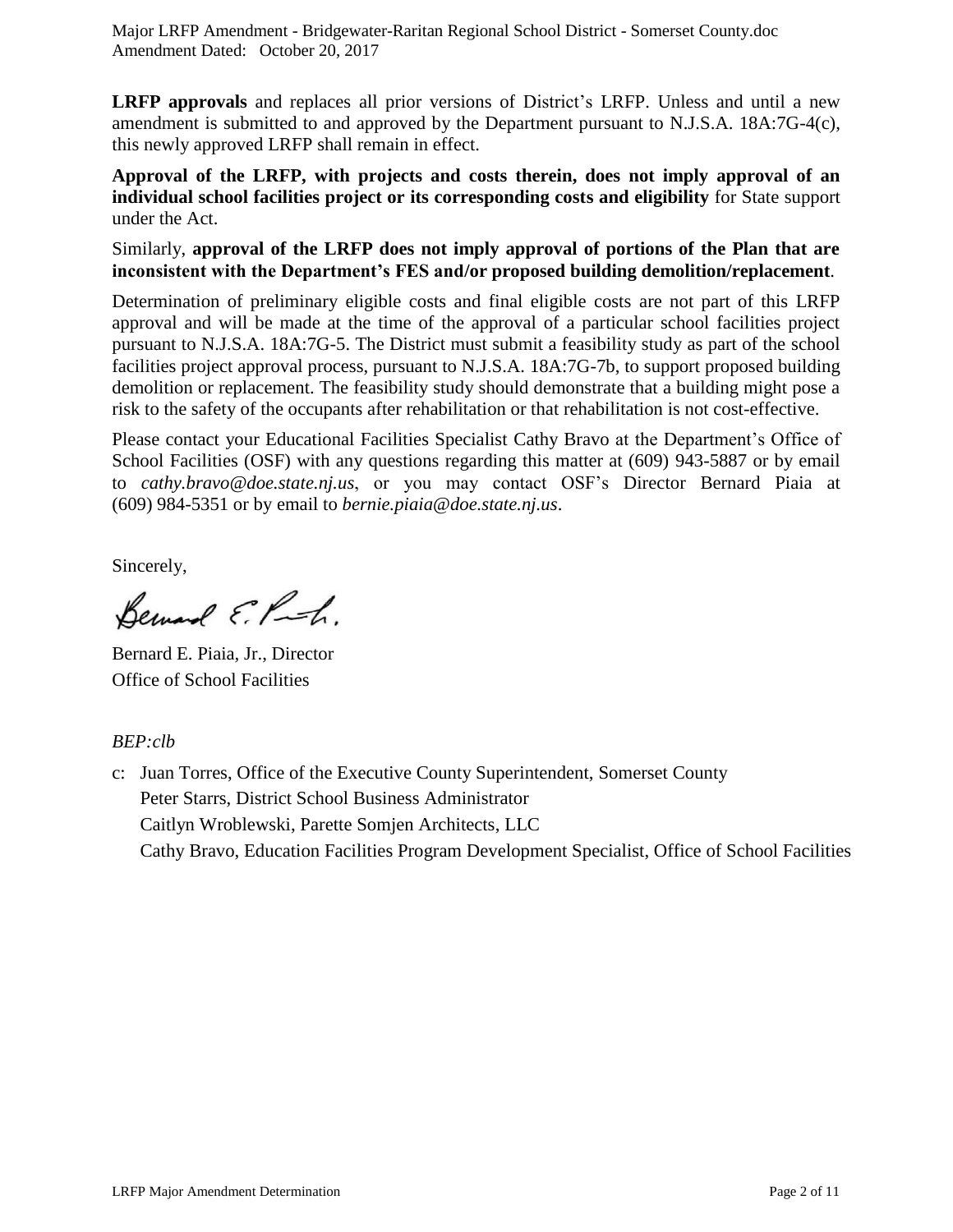## **Bridgewater-Raritan Regional School District Summary of the Long-Range Facilities Plan, as Amended Herein**

The Department of Education (Department) has completed its review of the Long-Range Facilities Plan (LRFP or Plan) amendment submitted by the Bridgewater-Raritan Regional School District (District) pursuant to the Educational Facilities Construction and Financing Act, P.L. 2000, c. 72 (N.J.S.A. 18A: 7G-1 *et seq.*), as amended by P.L. 2007, c. 137 (Act), N.J.A.C. 6A:26-1 et seq. (Educational Facilities Code), and the Facilities Efficiency Standards (FES).

This is the Department's summary and understanding of the District's reported LRFP, as amended to date. The summary is based on the standards set forth in the Act, the Educational Facilities Code, the FES, District-entered data in the Department's LRFP website, and Districtsupplied supporting documentation. The named reports in *italic text* below reference standard LRFP reports available on the Department's LRFP website.

**The District and their agents are obligated to report LRFP information to the Department accurately and to the best of their ability. Inaccurate information may lead to incorrect District planning or Department determinations of adequacy or future eligibility and be punishable by law.** 

**Review this Determination with great care; contact the Department immediately if error(s) found.**

#### **1. Inventory Overview**

The District provides services for students in Grades K-12. The predominant existing school grade configuration is Grades K-12. The predominant proposed school grade configuration is Grades K-12. The District is classified as ROD District for funding purposes.

The District identified existing and proposed schools, sites, buildings, playgrounds, playfields, and parking lots in its LRFP. The total number of existing and proposed districtowned or leased schools, sites, and buildings are listed in Table 1. A detailed description of each asset can be found in the LRFP website report titled *"Site Asset Inventory Report."*  Section 6 of this Summary lists work proposed at each school.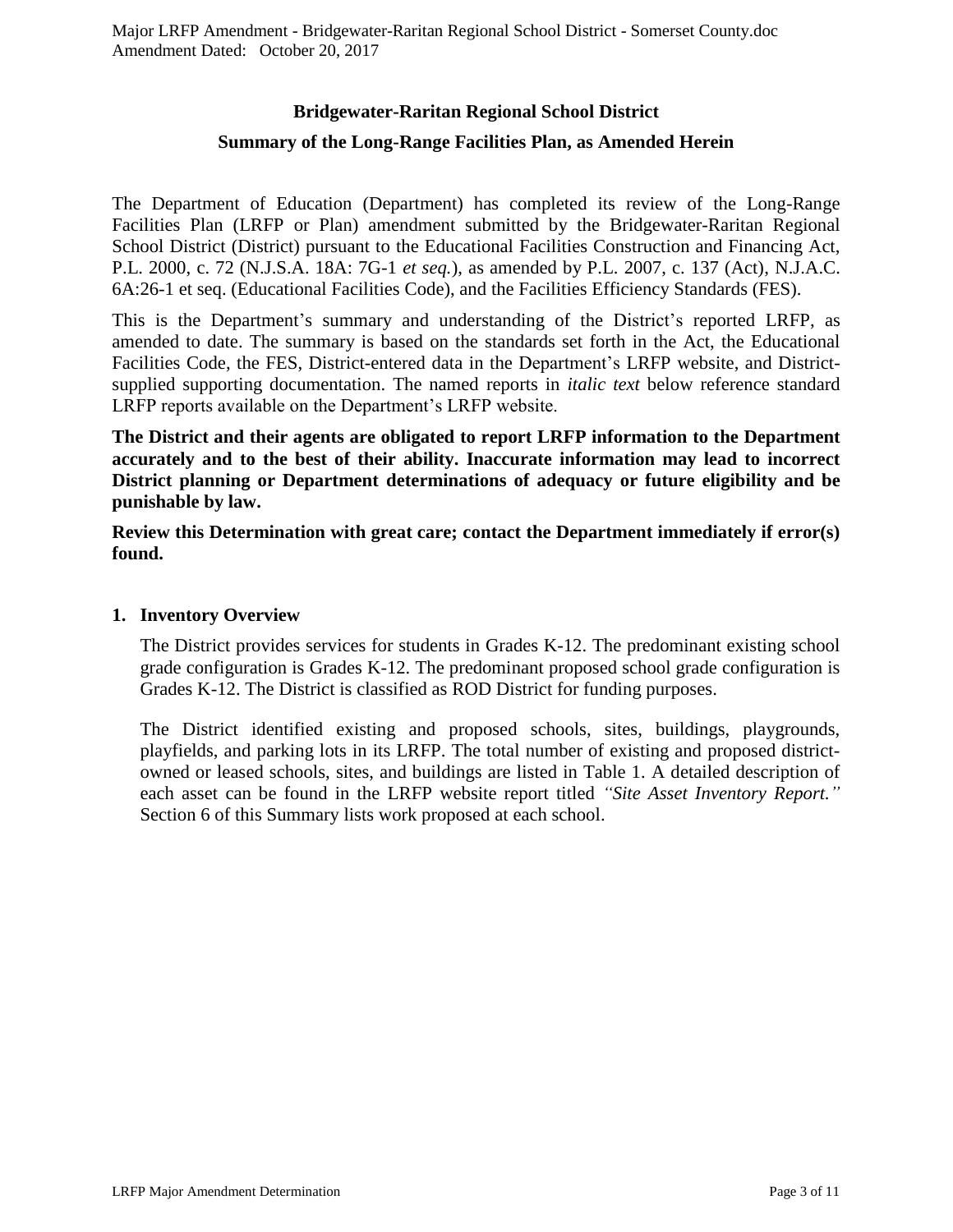|                                                                | <b>Existing</b> | <b>Proposed</b> |
|----------------------------------------------------------------|-----------------|-----------------|
| <b>Sites:</b>                                                  |                 |                 |
| <b>Total Number of Sites</b>                                   | 16              | 16              |
| Number of Sites with no Buildings                              | 3               | 3               |
| Number of Sites with no Instructional Buildings                | 5               | 5               |
| <b>Schools and Buildings:</b>                                  |                 |                 |
| Total Number of Schools with Enrollments*                      | 11              | 11              |
| <b>Total Number of Instructional Buildings</b>                 | 20              | 21              |
| Total Number of Administrative and Utility<br><b>Buildings</b> | 6               | 6               |
| <b>Total Number of Athletic Facilities</b>                     | 4               |                 |
| <b>Total Number of Parking Structures</b>                      |                 |                 |
| <b>Total Number of Temporary Facilities</b>                    |                 |                 |

#### **Table 1: Inventory Summary**

*\*Includes schools with three-digit Department code numbers and Report enrollments.*

**As directed by the Department, incomplete school facilities projects that have project approval from the Department are represented as "existing" in the Plan.** District schools with incomplete approved projects that include new construction or the reconfiguration of existing program space are as follows: N/A.

Major conclusions are as follows:

- The District is proposing to maintain the existing number of District-owned or leased sites.
- The District is proposing to maintain the existing number of District-operated schools.
- The District is proposing to increase the existing number of District-owned or leased instructional buildings. The District is proposing to maintain the existing number of District-owned or leased non-instructional buildings.

**FINDINGS:** The Department has determined that the proposed inventory is adequate for approval of the District's LRFP amendment. However, the LRFP determination does not imply approval of an individual school facilities project listed within the LRFP. The District must submit individual project applications for project approval. If building demolition or replacement is proposed, the District must submit a feasibility study, pursuant to N.J.S.A. 18A:7G-7b, as part of the application for the specific school facilities project.

#### **2. K-12 Enrollments**

The District determined the number of students, or "proposed enrollments," to be accommodated in the LRFP on a district-wide basis and in each school. The District's existing and proposed enrollments for grades K-12 and the cohort-survival projection provided by the Department on the LRFP website are listed in Table 2. Detailed information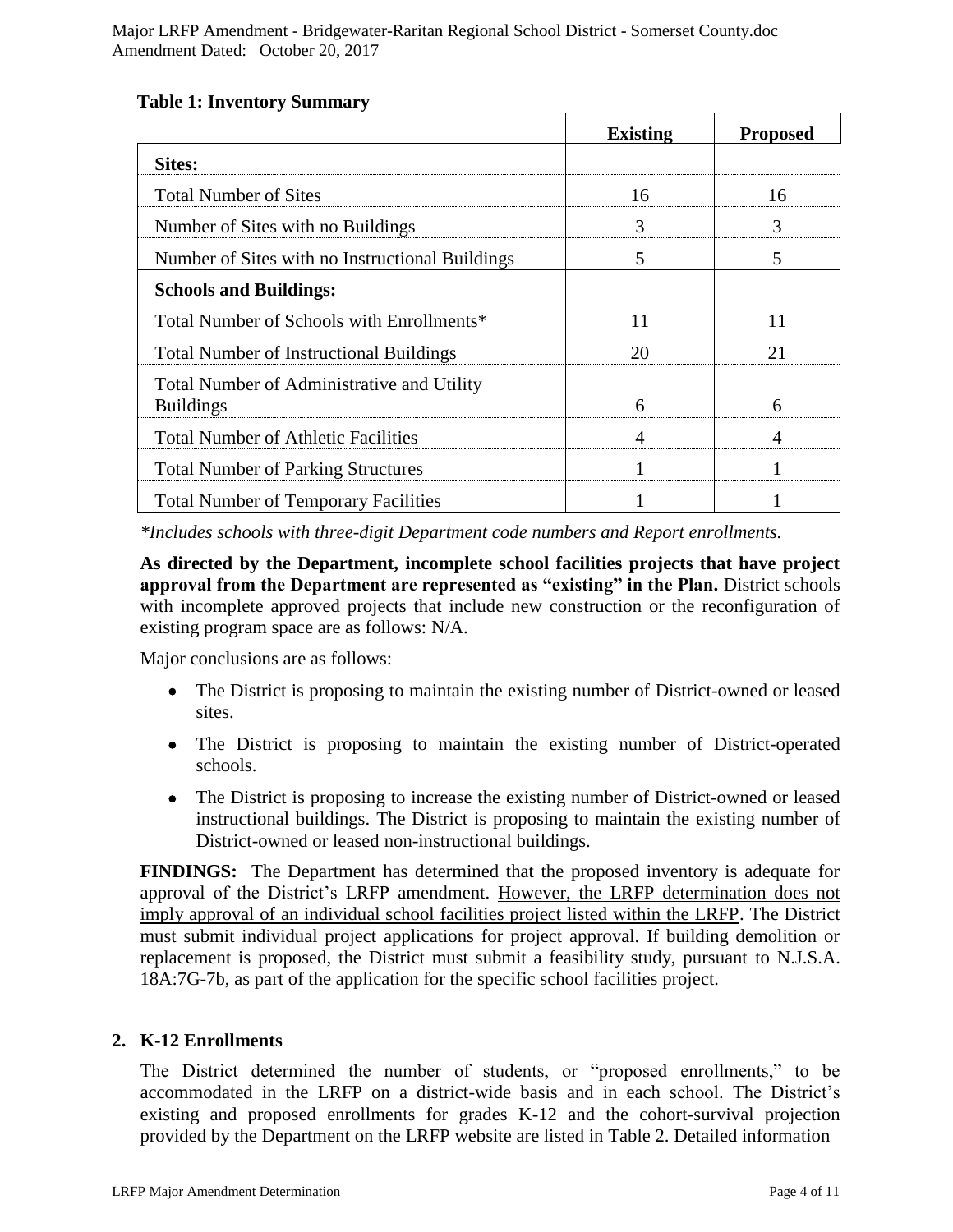can be found in the LRFP website report titled "*Enrollment Projection Detail."* Existing and proposed school enrollments and grade alignments can be found in the report titled *"Enrollment and School Grade Alignment."* An analysis of preschool enrollments is provided in Section 3.

|                                              | Actual<br><b>Enrollments</b><br>2016-2017 | <b>District Proposed</b><br><b>Enrollments</b><br>2019-2020 | Department's<br><b>LRFP Website</b><br><b>Projection</b> |
|----------------------------------------------|-------------------------------------------|-------------------------------------------------------------|----------------------------------------------------------|
| including<br>Grades<br>K-5,<br><b>SCSE</b>   | 3,575                                     | 3,356                                                       | N/A                                                      |
| Grades<br>including<br>$6-8,$<br><b>SCSE</b> | 2,017                                     | 1,978                                                       | N/A                                                      |
| Grades 9-12, including<br><b>SCSE</b>        | 2,907                                     | 2,658                                                       | N/A                                                      |
| <b>District K-12 Totals</b>                  | 8,499                                     | 7,992                                                       | N/A                                                      |

## **Table 2: K-12 Enrollment Comparison**

*"SCSE" = Self-Contained Special Education*

Major conclusions are as follows:

- The District did not elect to use the Department's LRFP website projection. Supporting documentation was submitted to the Department as required to justify the proposed enrollments.
- The District is planning for declining enrollments.

**FINDINGS:** The Department has determined that the District's proposed enrollments are supportable for approval of the District's LRFP amendment. The Department will require a current enrollment projection at the time an application for a school facilities project is submitted incorporating the District's most recent Enrollment Report in order to verify that the LRFP's planned capacity is appropriate for the updated enrollments.

## **3. Preschool Enrollments**

The District identified the preschool universe for five-year planning purposes. Preschool enrollments include three year olds, if applicable, four year olds, and special education students.

Table 3 summarizes existing and proposed preschool enrollments in District and private provider facilities. Proposed private provider use is based on projections provided by the Department's Division of Early Childhood Education.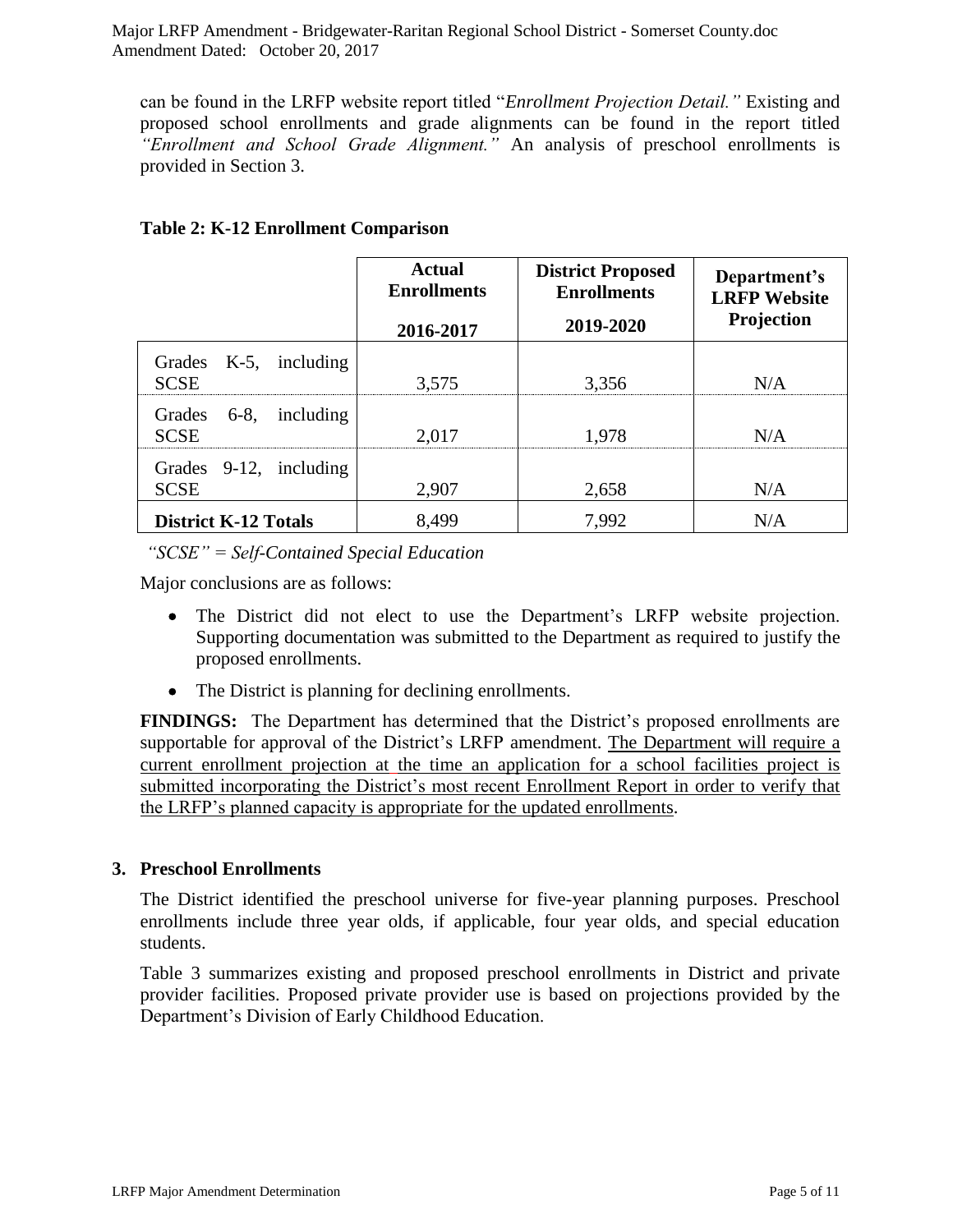#### **Table 3: Preschool Enrollments**

|                             | <b>Total Preschool</b> | <b>District</b> | <b>Private Provider</b> |
|-----------------------------|------------------------|-----------------|-------------------------|
| Actual for Years 2016-2017  |                        |                 |                         |
| District Proposed 2019-2020 | 55                     | 55              |                         |

Major conclusions are as follows:

- The District does not provide a preschool program for three year olds and provides a combination of half- and full-day preschool program for four year olds.
- The District does not utilize private providers to accommodate preschool students.

**FINDINGS:** The Department has determined that the District-proposed preschool enrollments are adequate for approval of the District's LRFP amendment. The Department will require a current enrollment projection at the time an application for a school facilities project is submitted incorporating the District's most recent Enrollment Report and an update on community provider and Head Start enrollments in order to verify that the LRFP's planned capacity continues to meet District enrollments.

## **4. FES and District Practices Capacity**

The proposed room inventories for each school were analyzed to determine whether the LRFP provides adequate capacity for the proposed enrollments. Two capacity calculation methods, called *"FES Capacity"* and *"District Practices Capacity,"* were used to assess existing and proposed school capacity in accordance with the FES and District program delivery practices. A third capacity calculation, called *"Functional Capacity,"* determines Unhoused Students and potential State support for school facilities projects. Functional Capacity is analyzed in Section 5 of this Summary.

- *FES Capacity* only assigns capacity to pre-kindergarten *(if district-owned or operated),* kindergarten, general, and self-contained special education classrooms. No other room types are considered to be capacity-generating**.** Class size is based on the FES and is prorated for classrooms that are sized smaller than FES classrooms. FES Capacity is most accurate for elementary schools, or schools with nondepartmentalized programs, in which instruction is "homeroom" based. This capacity calculation may also be accurate for middle schools depending upon the program structure. However, this method usually significantly understates available high school capacity since specialized spaces that are typically provided in lieu of general classrooms are not included in the capacity calculations.
- *District Practices Capacity* allows the District to include specialized room types in the capacity calculations and adjust class size to reflect actual practices. This calculation is used to review capacity and enrollment coordination in middle and high schools.

A capacity utilization factor in accordance with the FES is included in both capacity calculations. A 90% capacity utilization rate is applied to classrooms serving grades K-8. An 85% capacity utilization rate is applied to classrooms serving grades 9-12. No capacity utilization factor is applied to preschool classrooms.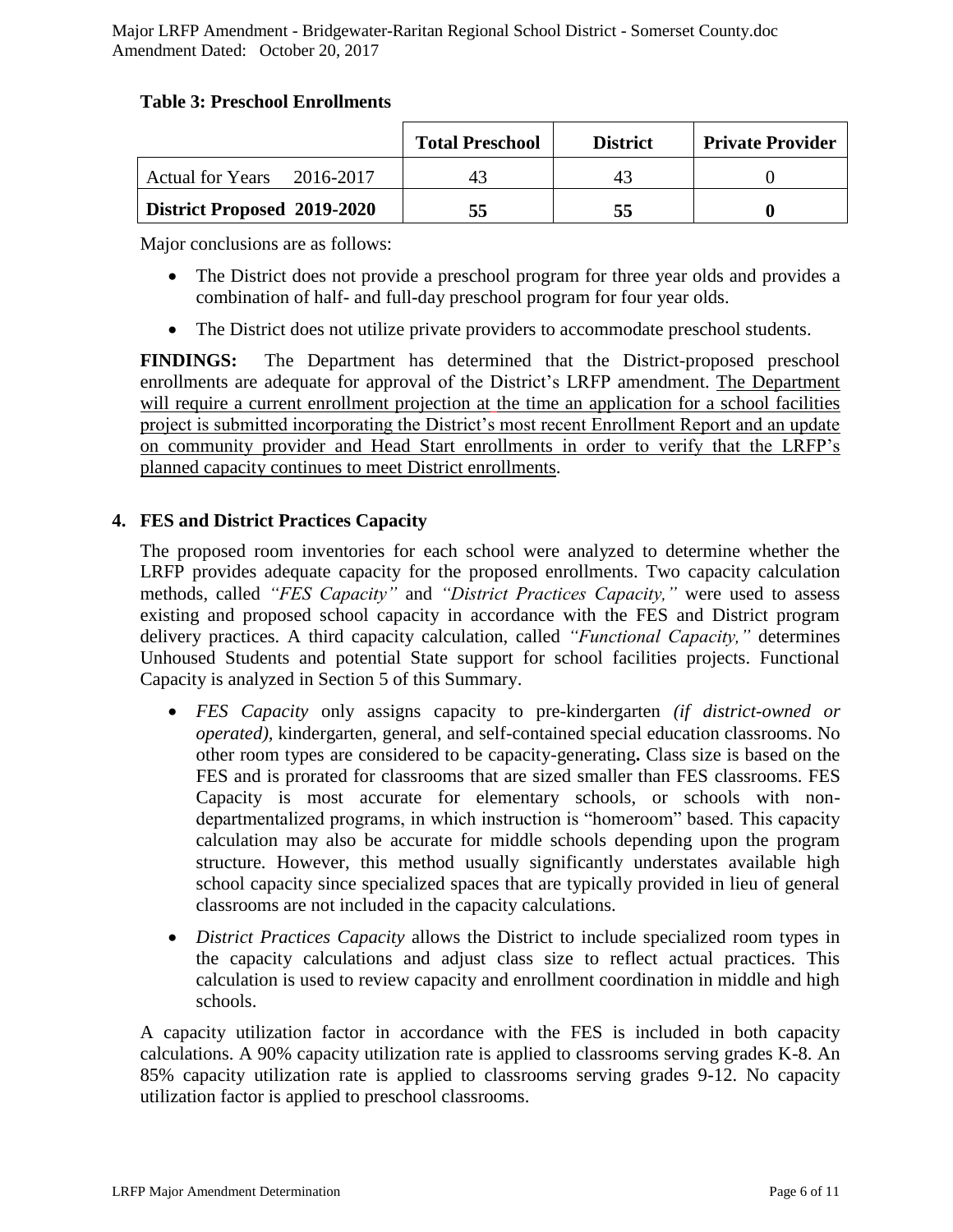Table 4 provides a summary of proposed enrollments and District-wide capacities. Detailed information can be found in the LRFP website report titled "*FES and District Practices Capacity."*

|                                          | <b>Total FES Capacity</b> | <b>Total District Practices</b><br>Capacity |
|------------------------------------------|---------------------------|---------------------------------------------|
| (A) Proposed Enrollments                 | 8,046                     | 8,046                                       |
| (B) Existing Capacity                    | 6,898.02                  | 7,900.90                                    |
| *Existing Capacity Status $(B)$ - $(A)$  | $-1,147.98$               | $-145.10$                                   |
| (C) Proposed Capacity                    | 7,280.51                  | 8,286.70                                    |
| <i>*Proposed Capacity Status (C)-(A)</i> | $-765.49$                 | 240.70                                      |

## **Table 4: FES and District Practices Capacity Summary**

*\* Positive numbers signify surplus capacity; negative numbers signify inadequate capacity. Negative values for District Practices capacity are acceptable if proposed enrollments do not exceed 100% capacity utilization.*

Major conclusions are as follows:

- The District has adequately coordinated proposed school capacities and enrollments in the LRFP for grade groups with proposed new construction.
- Adequate justification has been provided by the District if capacity for a school with proposed work in the LRFP deviates from the proposed enrollments by more than 5%. Department comment: Declining enrollments cause several schools' capacity to exceed proposed enrollment by more than 5%.

**FINDINGS:** The Department has determined that proposed District capacity, in accordance with the proposed enrollments, is adequate for approval of the District's LRFP amendment. The Department will require a current enrollment projection at the time an application for a school facilities project is submitted, incorporating the District's most recent Enrollment Report, in order to verify that the LRFP's planned capacity meets the District's updated enrollments.

## **5. Functional Capacity and Unhoused Students Prior to Proposed Work**

*Functional Capacity* was calculated and compared to proposed enrollments to provide a preliminary estimate of Unhoused Students and new construction funding eligibility. Functional Capacity is the adjusted gross square feet of a school building *(total gross square feet minus excluded space)* divided by the minimum area allowance per Full-time Equivalent student for the grade level contained therein. Unhoused Students is the number of students projected to be enrolled in the District that exceeds the Functional Capacity of the District's schools pursuant to N.J.A.C. 6A:26-2.2(c).

*"Excluded Square Feet"* in the LRFP Functional Capacity calculation includes (1) square footage exceeding the FES for any pre-kindergarten, kindergarten, general education, or selfcontained special education classroom; (2) grossing factor square footage *(corridors, stairs, mechanical rooms, etc.)* that exceeds the FES allowance, and (3) square feet proposed to be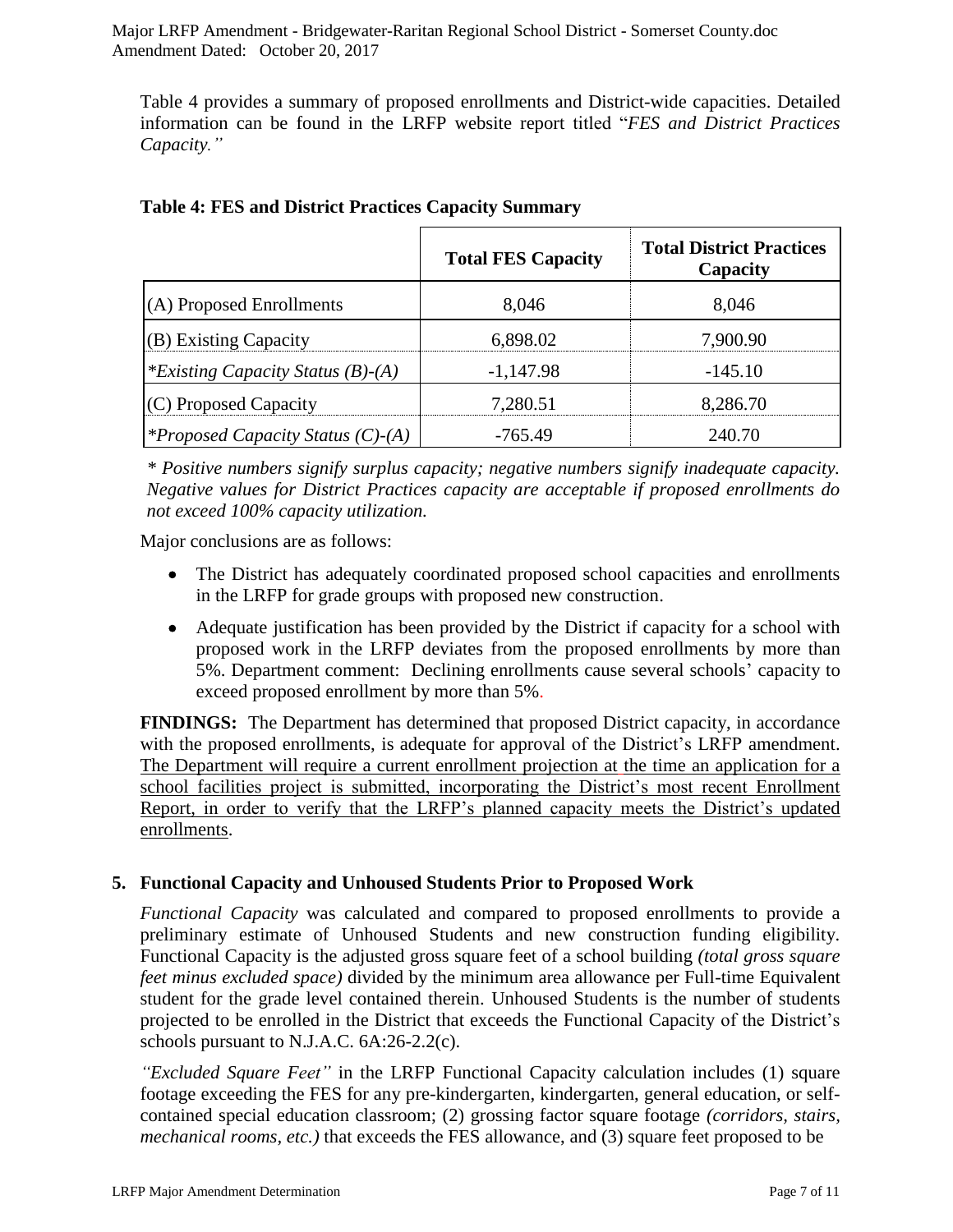demolished or discontinued from use. Excluded square feet may be revised during the review process for individual school facilities projects.

Table 5 provides a preliminary assessment of Functional Capacity, Unhoused Students, and Estimated Maximum Approved Area for the various grade groups in accordance with the FES. Detailed information concerning the calculation and preliminary excluded square feet can be found in the LRFP website reports titled *"Functional Capacity and Unhoused Students*" and *"Functional Capacity Excluded Square Feet."*

|                        |              |            |                 |               | $E = C x D$          |
|------------------------|--------------|------------|-----------------|---------------|----------------------|
|                        |              |            |                 |               |                      |
|                        | $\mathbf{A}$ | B          | $C = A-B$       | D             | Estimated<br>Maximum |
|                        |              | Estimated  |                 |               | Approved             |
|                        |              | Existing   |                 | Area          | Area for             |
|                        | Proposed     | Functional | Unhoused        | Allowance     | Unhoused             |
|                        | Enrollment   | Capacity   | <b>Students</b> | (GSF/student) | <b>Students</b>      |
| Preschool (PK)*        | 55           | N/A        | N/A             | 125.00        | N/A                  |
| Elementary $(K-5)$     | 3,355        | 3,547.49   | $\overline{0}$  | 125.00        | $\theta$             |
| Middle $(6-8)$         | 1,978        | 2,035.26   | $\Omega$        | 134.00        | $\overline{0}$       |
| High $(9-12)$          | 2,658        | 1,955.71   | 702.29          | 151.00        | 106,046.00           |
| <b>District Totals</b> | 8,046        | 7,538.46   |                 |               |                      |

**Table 5: Functional Capacity and Unhoused Students Prior to Proposed Work**

*\*PK included in Elementary Functional Capacity*

Major conclusions are as follows:

- The calculations for "Estimated Existing Functional Capacity" do not include school facilities projects that have been approved by the Department but were not under construction or complete at the time of the submission of the LRFP amendment.
- The District, based on the preliminary LRFP assessment, has Unhoused Students for the following FES grade groups: 9-12.
- The District, based on the preliminary LRFP assessment, does not have Unhoused Students for the following FES grade groups: K-5, 6-8.
- The District is not proposing to demolish or discontinue the use of existing Districtowned instructional space. The Functional Capacity calculation excludes square feet proposed to be demolished or discontinued for the following FES grade groups: N/A.

**FINDINGS:** Functional Capacity and Unhoused Students calculated in the LRFP are preliminary estimates. Justification for square footage in excess of the FES and the determination of additional excluded square feet, Preliminary Eligible Costs (PEC), and Final Eligible Costs (FEC) will be included in the review process for specific school facilities projects. A feasibility study undertaken by the District is required if building demolition or replacement is proposed per N.J.A.C. 6A:26-2.3(b)(10).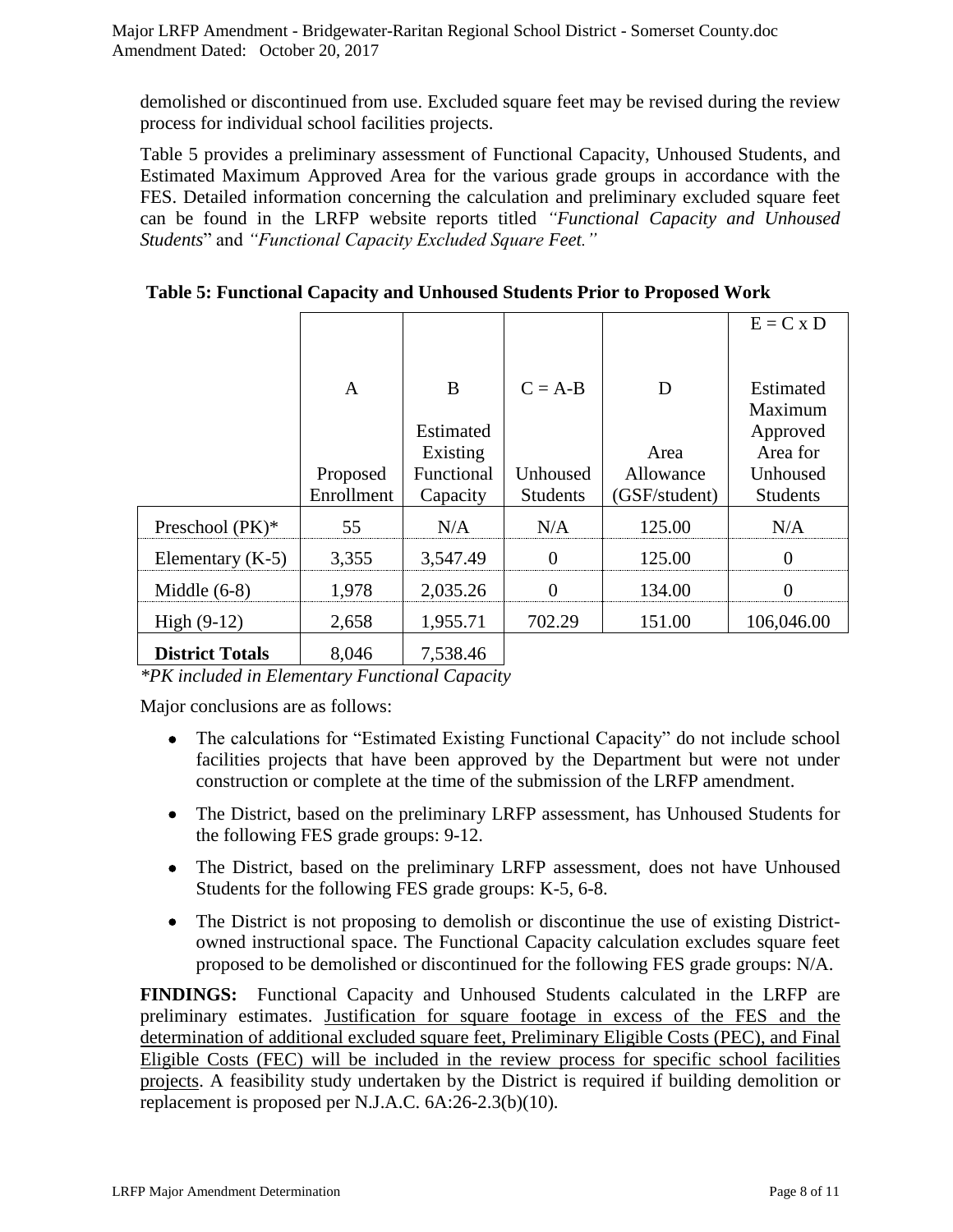## **6. Proposed Work**

The District was instructed to review the condition of its facilities and sites and to propose corrective *"system"* and *"inventory"* actions in its LRFP. *"System"* actions upgrade existing conditions without changing spatial configuration or size. Examples of system actions include new windows, finishes, and mechanical systems. *"Inventory"* actions address space problems by removing, adding, or altering sites, schools, buildings and rooms. Examples of inventory actions include building additions, the reconfiguration of existing walls, or changing room use.

Table 6 summarizes the type of work proposed in the District's LRFP for instructional buildings. Detailed information can be found in the LRFP website reports titled *"Site Asset Inventory," "LRFP Systems Actions Summary," and "LRFP Inventory Actions Summary."* 

| <b>Type of Work</b>                                            | <b>Work Included in LRFP</b> |  |
|----------------------------------------------------------------|------------------------------|--|
| <b>System Upgrades</b>                                         | Yes                          |  |
| <b>Inventory Changes</b>                                       | Yes                          |  |
| Room Reassignment or Reconfiguration                           | Yes                          |  |
| <b>Building Addition</b>                                       | Yes                          |  |
| New Building                                                   | Yes                          |  |
| Partial or Whole Building Demolition or Discontinuation of Use | $\rm No$                     |  |
| New Site                                                       | N٥                           |  |

#### **Table 6: Proposed Work for Instructional Building**

Major conclusions are as follows:

- The District has proposed system upgrades in one or more instructional buildings.
- The District has proposed inventory changes, with new construction, in one or more instructional buildings.
- The District has not proposed new construction in lieu of rehabilitation in one or more instructional buildings.

Please note that costs represented in the LRFP are for capital planning purposes only. Estimated costs are not intended to represent preliminary eligible costs or final eligible costs of approved school facilities projects.

The Act (N.J.S.A. 18A:7G-7b) provides that all school facilities shall be deemed suitable for rehabilitation unless a pre-construction evaluation undertaken by the District demonstrates to the satisfaction of the Commissioner that the structure might pose a risk to the safety of the occupants even after rehabilitation or that rehabilitation is not cost-effective. Pursuant to N.J.A.C. 6A:26-2.3(b)(10), the Commissioner may identify school facilities for which new construction is proposed in lieu of rehabilitation for which it appears from the information presented that new construction is justified, provided, however, that for such school facilities so identified, the District must submit a feasibility study as part of the application for the specific school facilities project. The cost of each proposed building replacement is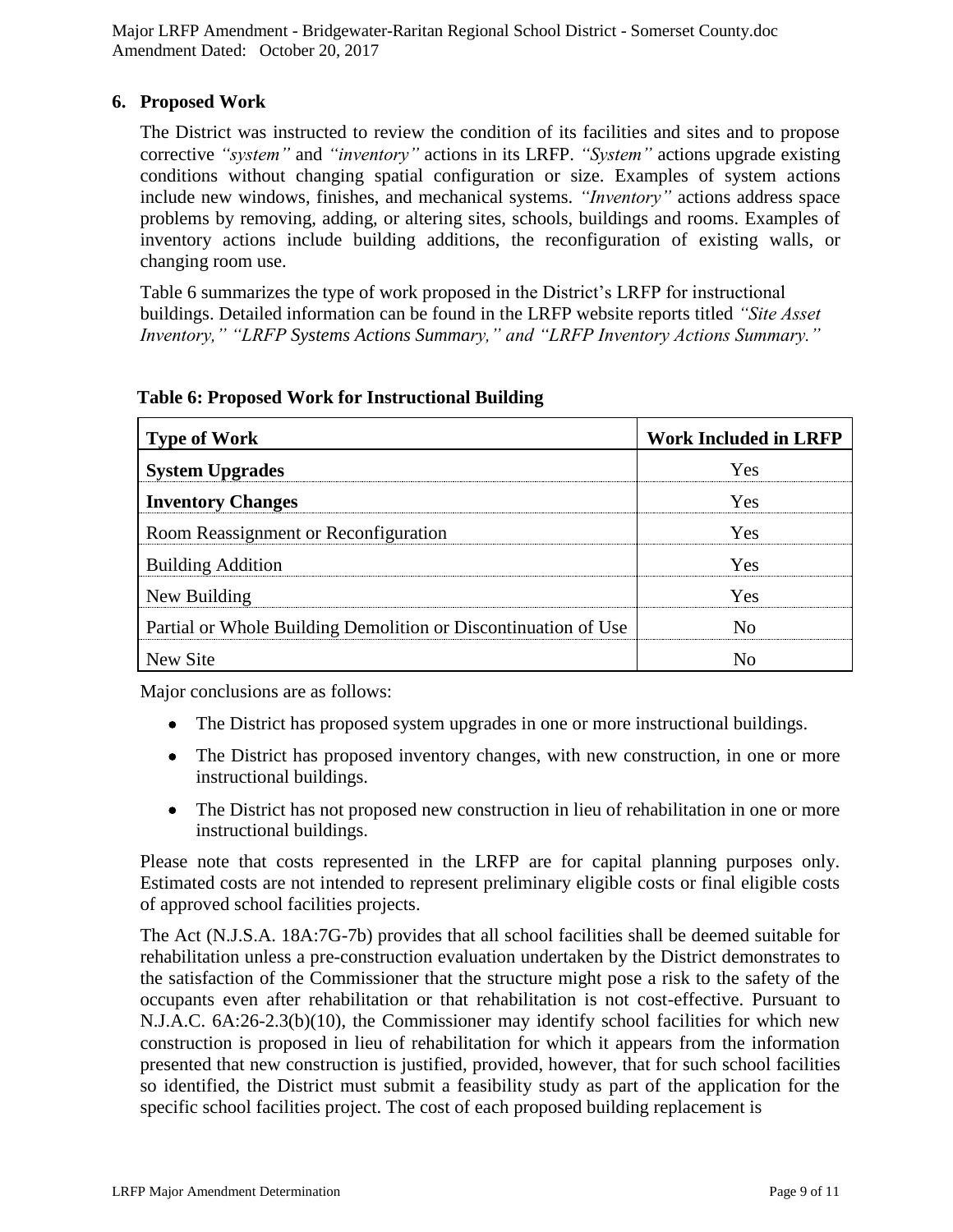compared to the cost of additions or rehabilitation required to eliminate health and safety deficiencies and to achieve the District's programmatic model.

Facilities used for non-instructional or non-educational purposes are ineligible for State support under the Act. However, projects for such facilities shall be reviewed by the Department to determine whether they are consistent with the District's LRFP and whether the facility, if it is to house students (full or part time) conforms to educational adequacy requirements. These projects shall conform to all applicable statutes and regulations.

**FINDINGS: T**he Department has determined that the proposed work is adequate for approval of the District's LRFP amendment. However, Department approval of proposed work in the LRFP does not imply that the District may proceed with a school facilities project. The District must submit individual project applications with cost estimates for Department project approval. Both school facilities project approval and other capital project review require consistency with the District's approved LRFP.

#### **7. Functional Capacity and Unhoused Students After Completion of Proposed Work**

The *Functional Capacity* of the District's schools *after* completion of the scope of work proposed in the LRFP was calculated to highlight any remaining Unhoused Students. Table 7 provides a preliminary assessment. Detailed information concerning the calculation can be found in the website report titled *"Functional Capacity and Unhoused Students.*"

|                        | Estimated       |                  |              |                 | Estimated       |
|------------------------|-----------------|------------------|--------------|-----------------|-----------------|
|                        | Maximum         |                  | Proposed     |                 | Maximum         |
|                        | Approved        |                  | Functional   | Unhoused        | Area for        |
|                        | Area for        |                  | Capacity     | <b>Students</b> | Unhoused        |
|                        | Unhoused        | <b>Total New</b> | after        | after           | <b>Students</b> |
|                        | <b>Students</b> | <b>GSF</b>       | Construction | Construction    | Remaining       |
| Preschool $(PK)^*$     | N/A             | N/A              | N/A          | N/A             | N/A             |
| Elementary $(K-5)$     | $\theta$        | $\theta$         | 3,547.49     | $\theta$        | $\theta$        |
| Middle $(6-8)$         | 0               | $\Omega$         | 2,035.26     | 0               | $\theta$        |
| High $(9-12)$          | 106,046.00      | 21,382           | 2,097.31     | 560.69          | 84,664.00       |
| <b>District Totals</b> | 106,046.00      | 21,382           | 76,19.93     |                 |                 |

#### **Table 7: Functional Capacity and Unhoused Students After Completion of Proposed Work**

*\*PK included in Elementary Functional Capacity*

Major conclusions are as follows:

- New construction is proposed for the following grade groups: 9-12.
- Proposed new construction does not exceed the estimated maximum area allowance for Unhoused Students prior to the completion of the proposed work for any grade groups..